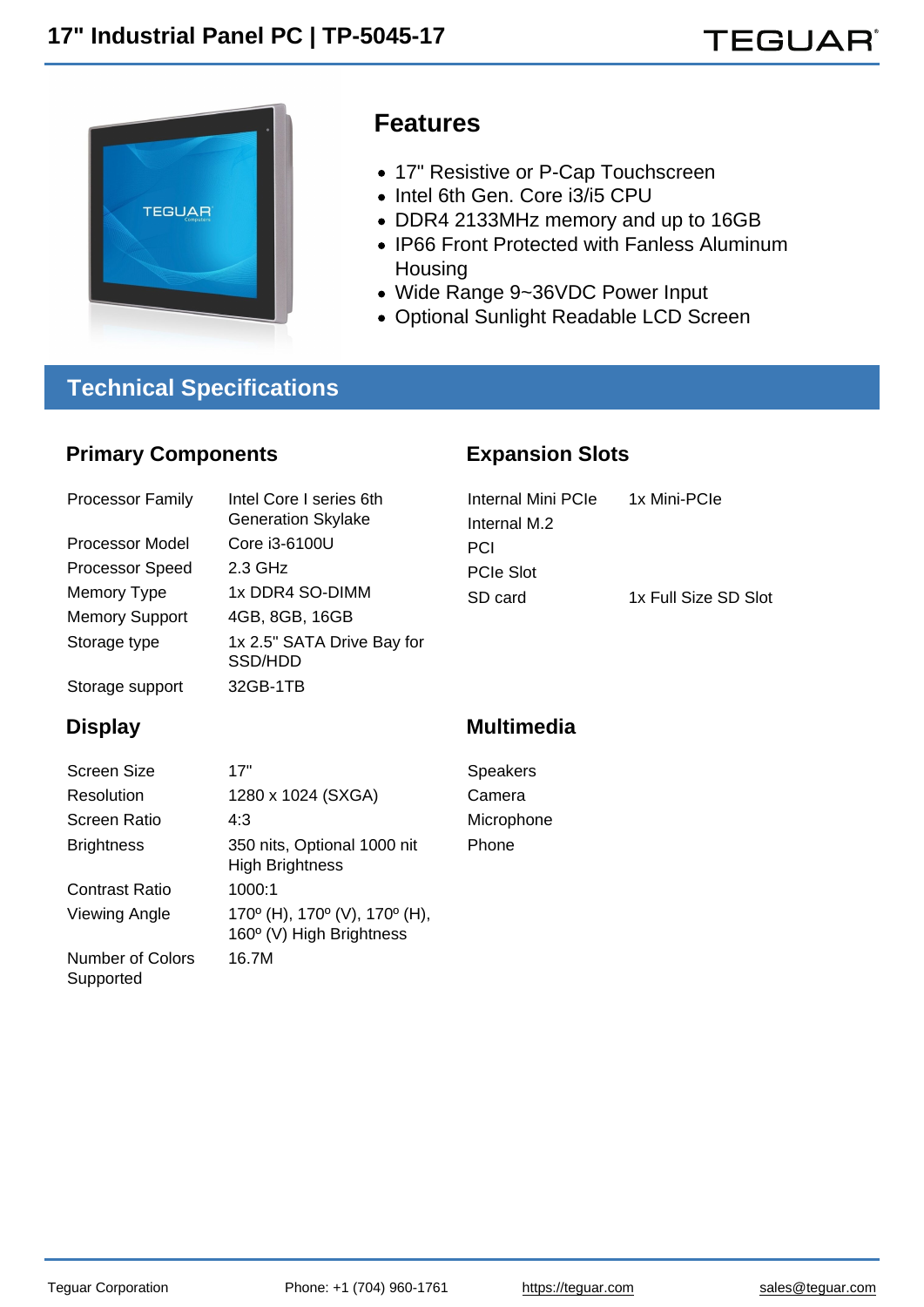# **TEGUAR®**

#### Touch Screen

#### Thermal and Environmental

| <b>Touch Screen</b>       | Projected Capacitive,      | Operating                 | Arrav                           |
|---------------------------|----------------------------|---------------------------|---------------------------------|
|                           | Resistive                  | Temperature               | $(32^{\circ}F - 122^{\circ}F)$  |
| <b>Light Transmission</b> | Over 80% (Resistive), Over | Storage Temperature Array |                                 |
|                           | 90% (P-Cap)                |                           | $(-4^{\circ}F - 140^{\circ}F)$  |
| <b>Hardness</b>           |                            | <b>Humidity Range</b>     | 10% - 90% Non-condensing        |
| Glass type                |                            | <b>Storage Humidity</b>   |                                 |
| <b>Glass Thickness</b>    |                            | <b>Cooling Solution</b>   | Passive – Fanless with Heatsink |
| Lifetime Usage            |                            |                           |                                 |

**Enclosure** 

Drop Rating

**Solutions** 

Sensors

Approved Cleaning

#### External I/O ports

#### USB 2x USB 3.0 Serial / Com 2x COM Serial Protocol Detail 1x RS-232/422/485 DB-9, default RS-232(COM1), 1x RS-232 DB-9(COM2) Ethernet / LAN 2x RJ45 GbE LAN Video Outputs 1x HDMI Video Inputs Other Ports 1x 2-Pin DC Power Switch **Connector** Material Aluminum Ip Rating **IP66 Front Bezel** Color Antibacterial Housing Led Indicator Light Control Buttons Programmable Function Buttons Shock Rating Vibration Rating

Audio 1x Audio Line-Out Power Input Port 3-Pin DC-In (Phoenix Type)

## Peripherals & Wireless Connectivity

Mounting Options Panel Mount, VESA Mount

| Input Voltage Range 9-32V DC |                            | <b>BlueTooth</b>        |
|------------------------------|----------------------------|-------------------------|
| Max Power                    |                            | <b>GPS</b>              |
| consumption                  |                            | Sim card                |
| <b>Standard Power</b>        | Optional 12V AC/DC Adapter | <b>Barcode Scanner</b>  |
| Adapter                      |                            | <b>Smartcard Reader</b> |

#### **Battery**

Power

# Dimensions / Weight

| <b>Type</b>                       |                                  | Weight            | 6.25 KG (13.8 lbs)                            |
|-----------------------------------|----------------------------------|-------------------|-----------------------------------------------|
| <b>Operating Time</b><br>Quantity |                                  | <b>Dimensions</b> | 439 x 348 x 65 mm (17.3 x 13.7<br>$x 2.6$ in) |
| <b>Operating Systems</b>          |                                  | Certification     |                                               |
| Windows                           | Windows 10 IoT, Windows 7<br>Pro | Certifications    | CE, FCC Class A                               |
| Android                           |                                  |                   |                                               |
| Linux                             |                                  |                   |                                               |